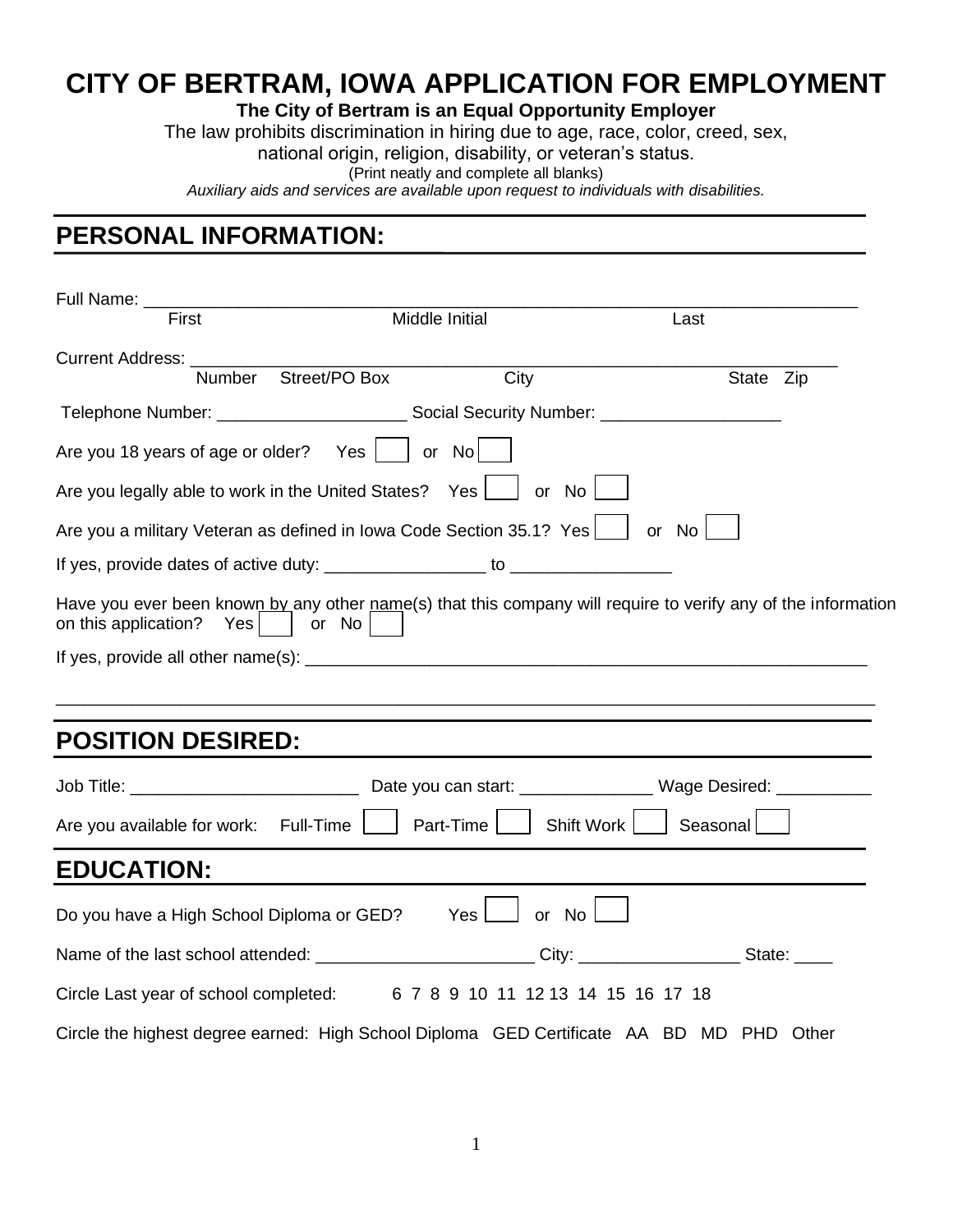|  |  |  | Area of Concentration and/or degree(s), certificates, licenses, endorsements: |
|--|--|--|-------------------------------------------------------------------------------|
|  |  |  |                                                                               |

Other Training or Skills (factory or office machines operated, special courses, computer skills, etc):

## **EMPLOYMENT HISTORY:**

Former Employment (List employers, starting with the current or most recent. Explain all gaps in time of employment.)

|                              |  |                                | Job Title: ______________________________                                        |     |  |
|------------------------------|--|--------------------------------|----------------------------------------------------------------------------------|-----|--|
| Number Street                |  | City                           | <b>State</b> State                                                               | Zip |  |
| Start Date: ________________ |  | End Date: ____________________ | Rate of Pay: ________________                                                    |     |  |
|                              |  |                                | ,我们也不能在这里的,我们也不能在这里的时候,我们也不能在这里的时候,我们也不能在这里的时候,我们也不能在这里的时候,我们也不能在这里的时候,我们也不能在这里的 |     |  |
|                              |  |                                |                                                                                  |     |  |
|                              |  |                                |                                                                                  |     |  |
|                              |  |                                |                                                                                  |     |  |
| Number Street                |  | City                           | State                                                                            | Zip |  |
| Start Date: ________________ |  | End Date: ____________________ | Rate of Pay: ________________                                                    |     |  |
|                              |  |                                |                                                                                  |     |  |
|                              |  |                                |                                                                                  |     |  |
|                              |  |                                |                                                                                  |     |  |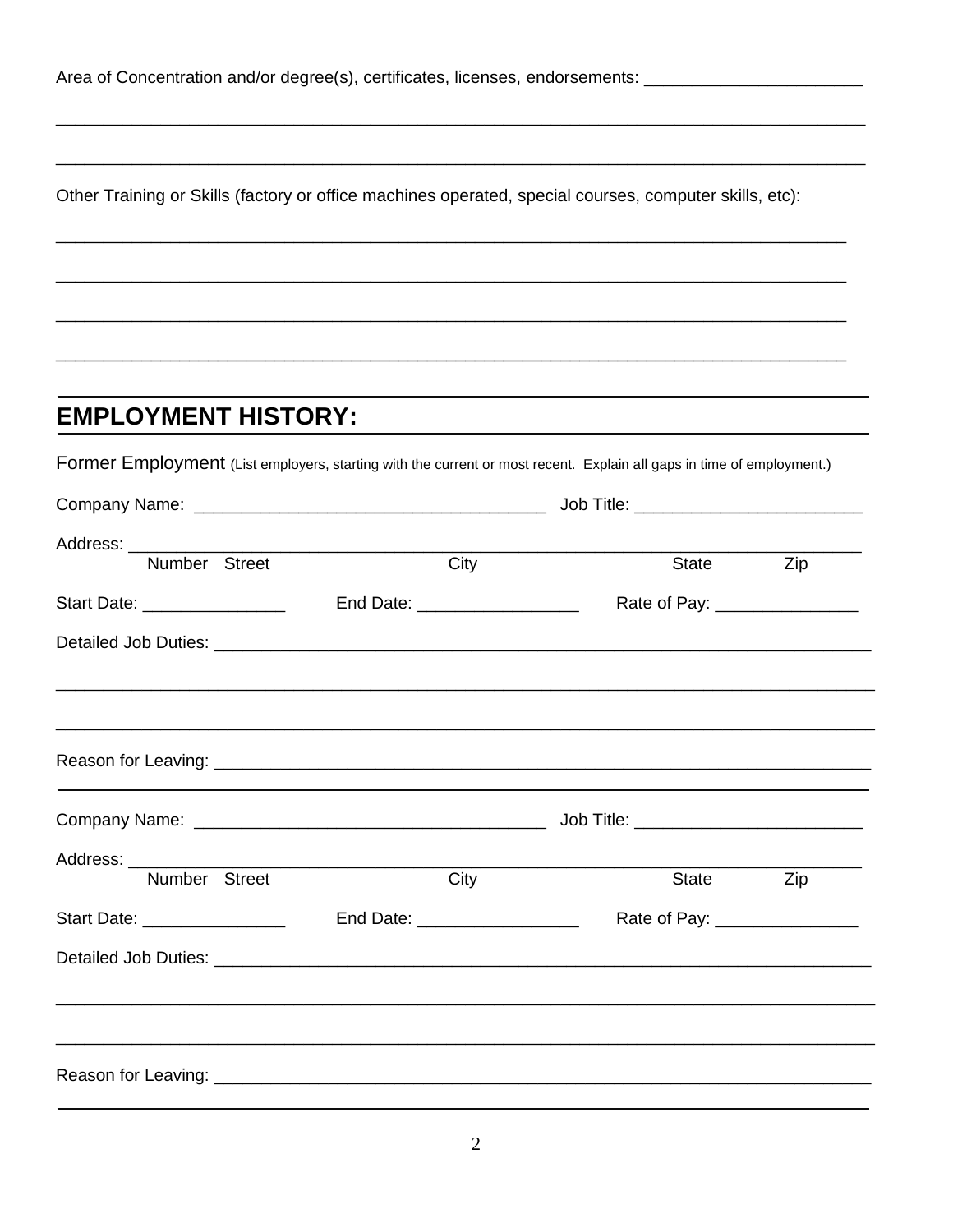|                              |                                                                                                                 | Job Title: _______________________________ |     |  |  |  |
|------------------------------|-----------------------------------------------------------------------------------------------------------------|--------------------------------------------|-----|--|--|--|
| Number Street                | City                                                                                                            | <b>State</b>                               | Zip |  |  |  |
| Start Date: ________________ | End Date: ____________________                                                                                  | Rate of Pay: __________________            |     |  |  |  |
|                              |                                                                                                                 |                                            |     |  |  |  |
|                              |                                                                                                                 |                                            |     |  |  |  |
|                              | May we contact your former employers to verify this information?                                                | Yes <sup>1</sup><br>or No                  |     |  |  |  |
|                              | May we contact your present employer? Yes $\vert$   or No                                                       |                                            |     |  |  |  |
|                              | Please provide any additional information about your abilities or interests that makes you a good candidate for |                                            |     |  |  |  |
|                              |                                                                                                                 |                                            |     |  |  |  |
|                              |                                                                                                                 |                                            |     |  |  |  |
|                              |                                                                                                                 |                                            |     |  |  |  |

**I authorize investigation of all statements contained in the application. I certify that all information is true. I understand that omission or misrepresentation of these facts is cause to eliminate this application for consideration or for dismissal.**

**It is my understanding that the City will make a thorough investigation of my work history and may verify all data given in my application for employment, related papers or oral interviews, and obtain additional information relating to my background. I authorize all persons and entities to supply any information concerning my background. I specifically waive written notice of such disclosures from my former employers. In consideration of the City's review of this application, I release the City and all providers of information from any liability as a result of furnishing and receiving this information.**